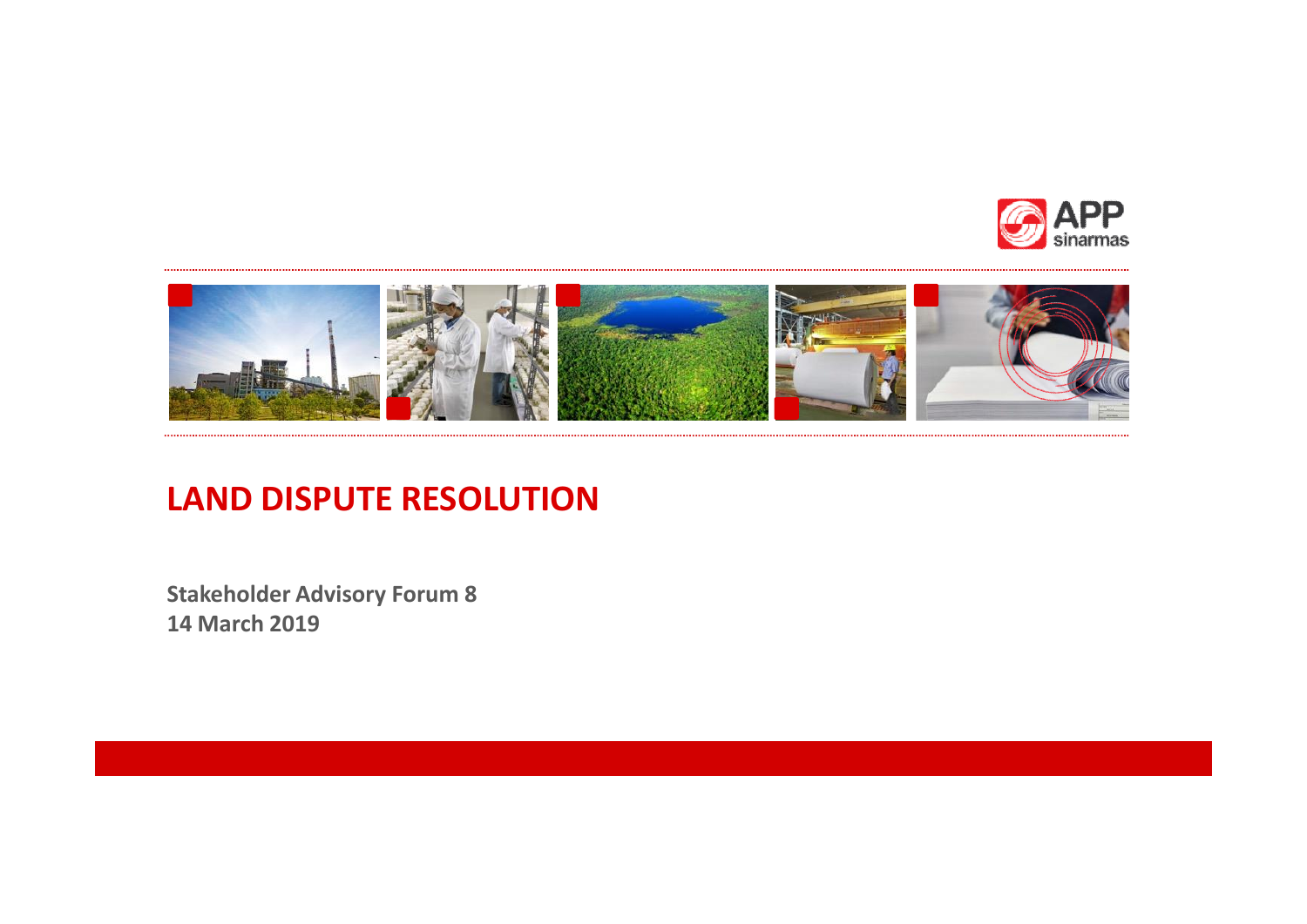## **LAND DISPUTE RESOLUTION - Strategy**



Over the years APP has put various measures in place to continue to drive and accelerate the resolution of land disputes. These includes:

- 1. Land dispute **mapping**
- **2. Work plan** to address each land dispute and implement the plan
- 3. Acceleration of land dispute resolution is part of **Key Performance Indicators (KPI)**
- 4. Establish **Social and Security Division** (from HQ until district level) to handle land dispute resolution
- 5. Develop **SOP** for land dispute resolution
- 6. Establish **Social Working Group Regional** (SWGR)





Stakeholder Advisory Forum 2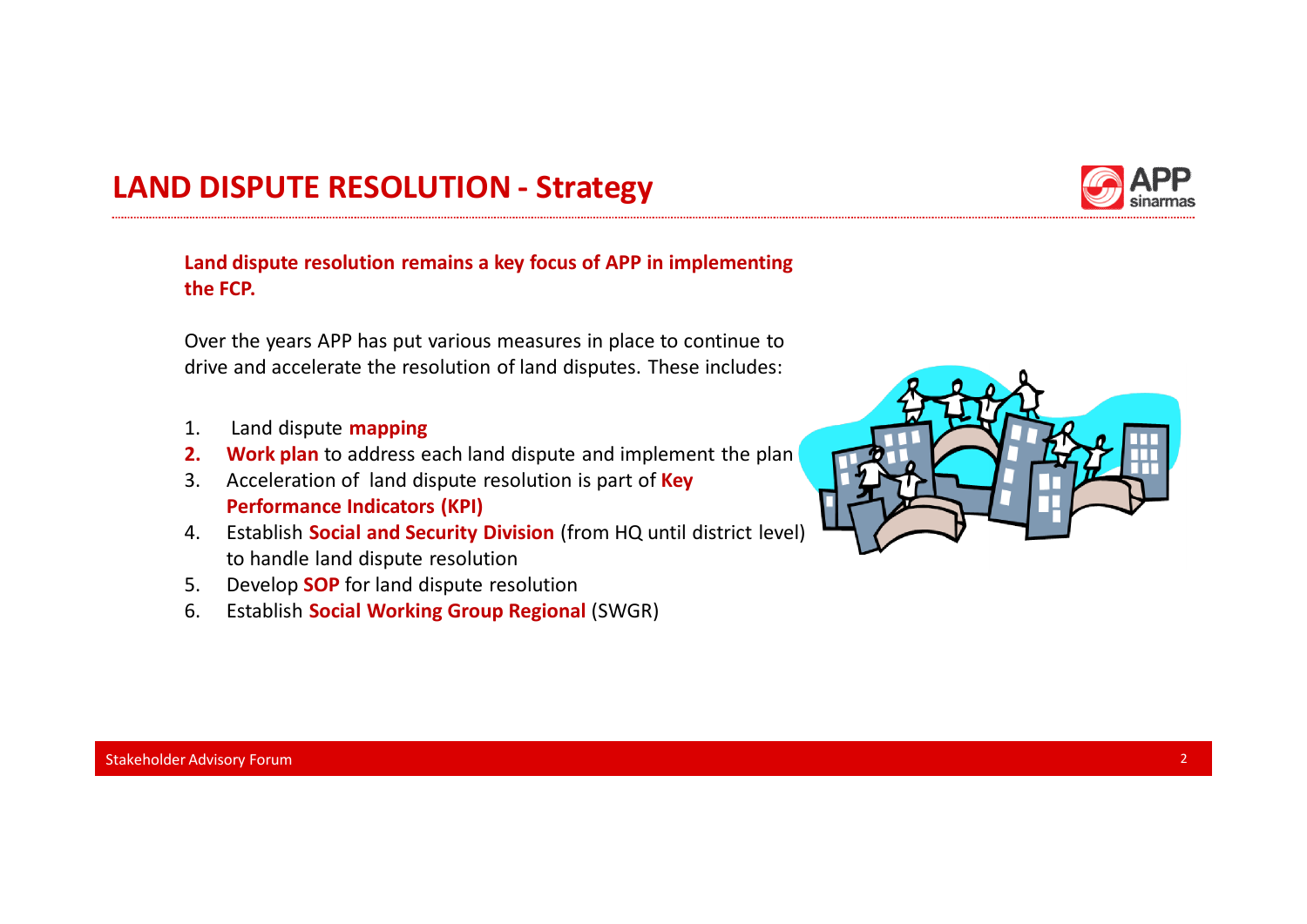## **LAND DISPUTE RESOLUTION – Progress as per December 2019**





# **49%**

Land disputes resolved

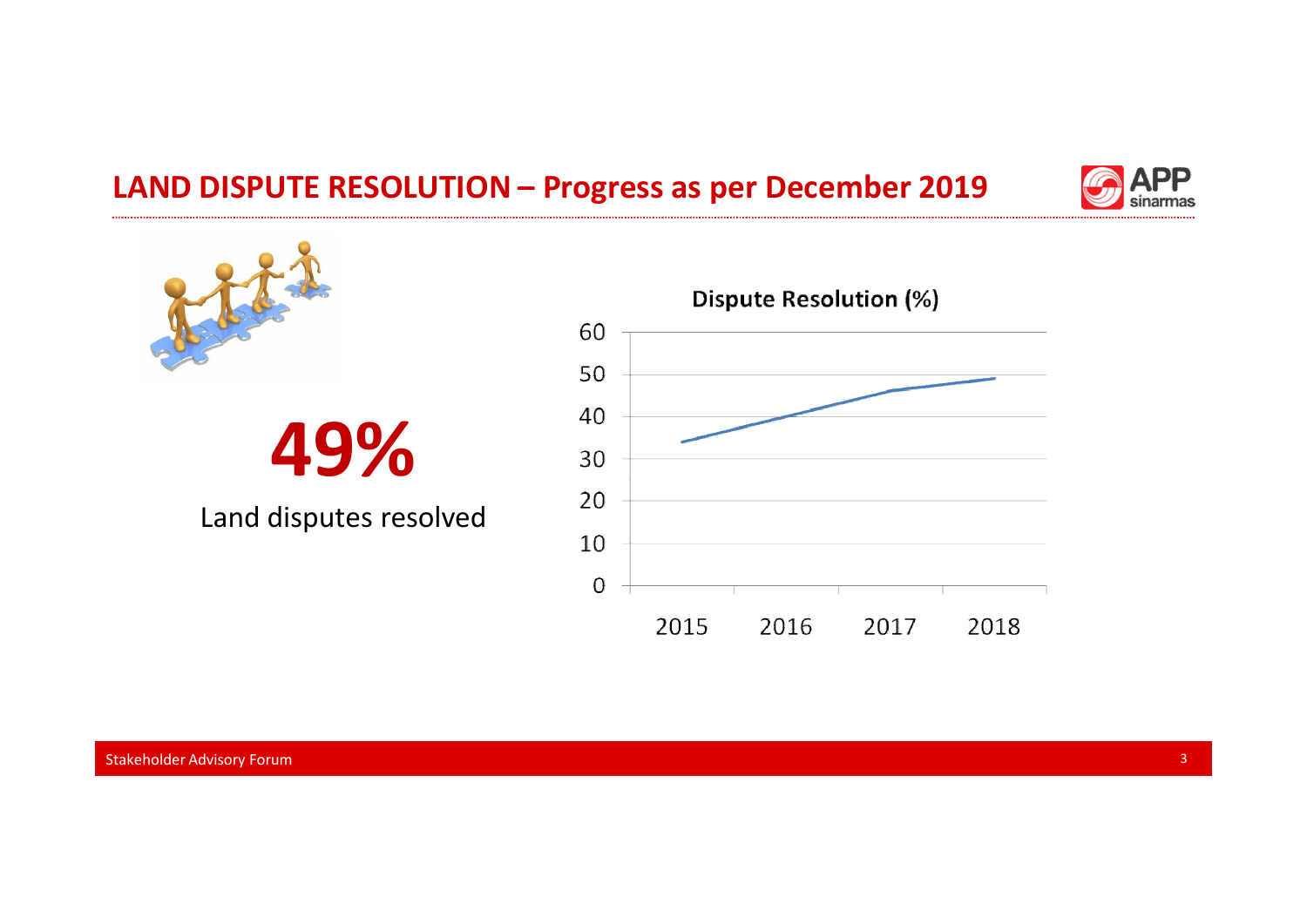## **LAND DISPUTE RESOLUTION**



### **UNRESOLVED LAND DISPUTES BASED ON TYPOLOGIES**



Nearly half of the unresolved disputes are typologies 1. APP currently attempts to speed up process of resolution for disputes under typology 1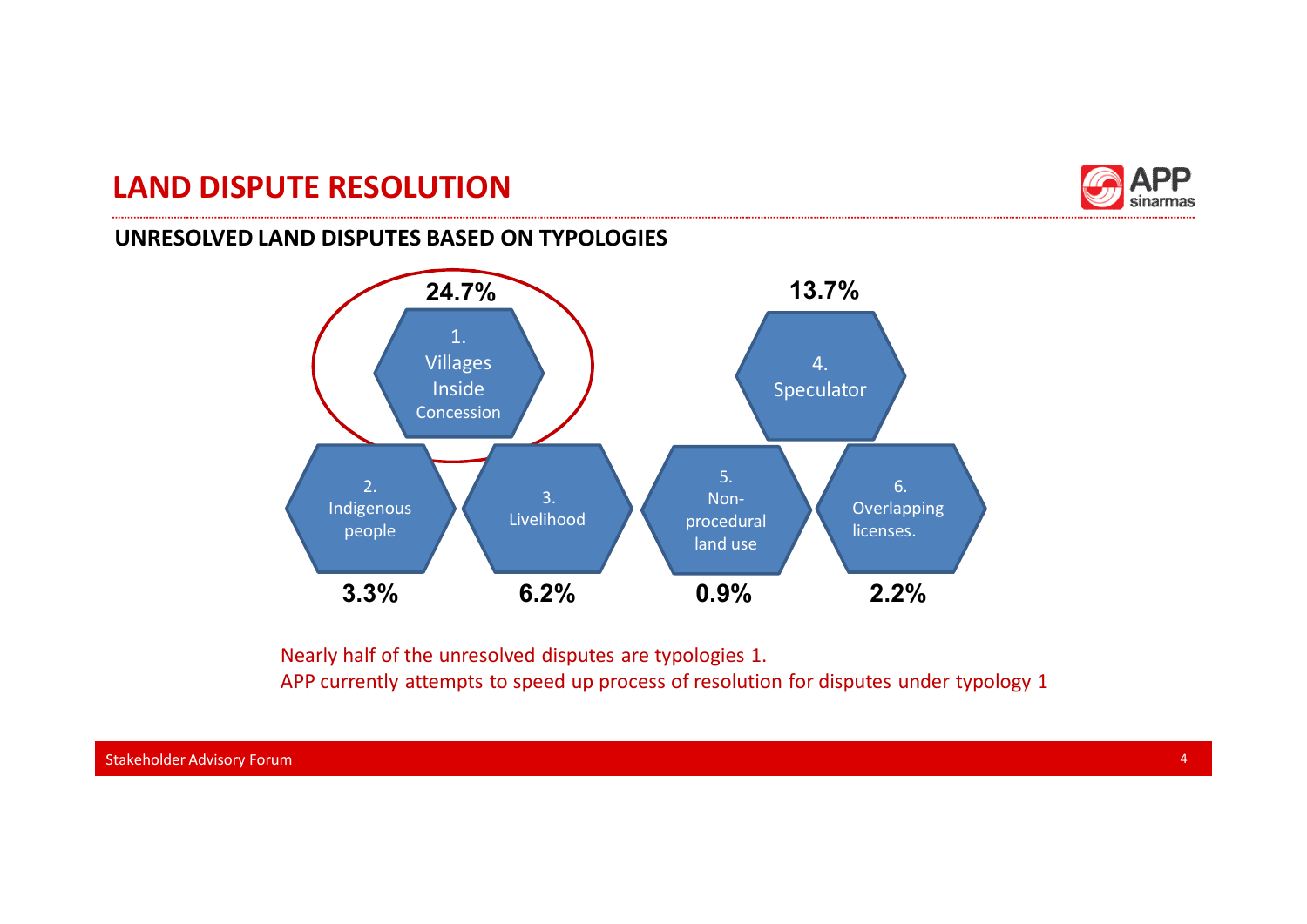



APP is working with Econusantara for implementing a pilot project in 2 villages in Riau. The aim of the pilot are to improve SOP on Land Dispute Resolution, especially dealing with Land Dispute Typology 1.



Based on the lesson learned from this pilot, APP and Econusantara will have a practical guide – a step by step process to map areas used by the community within APP suppliers concession, and the characteristic of the land uses – history and uses of the land/resources.

The end result of this process is agreed functional boundaries of areas used by communities as well as schemes of resolutions between APP suppliers and the relevant communities.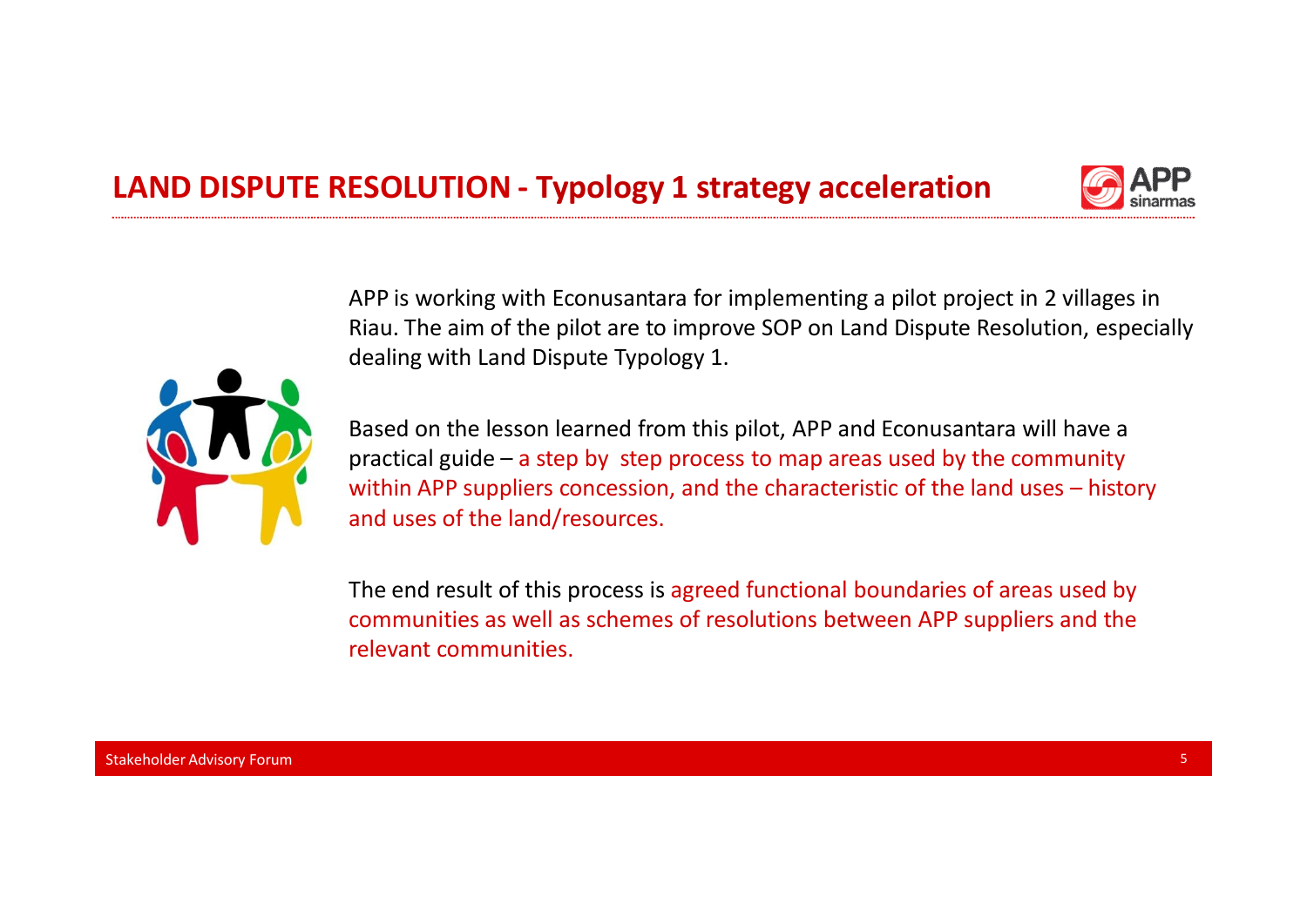## **LAND DISPUTE RESOLUTION - Typology 1 strategy acceleration**

Two villages inside concession in Riau, **Tanjung Air Hitam Village and Mak Teduh Village** were selected as pilot project, based on inputs from stakeholders and identification by Econusantara**.**

**Tanjung Air Hitam Village and Mak Teduh Village** are two villages in the forest area which are also included in the Sorek Malako district's concession area of PT. Arara Abadi. Area that becomes focus is an area that has never been worked on by PT. Arara Abadi and the areas have been cultivated for generations by the community by planting rubber.





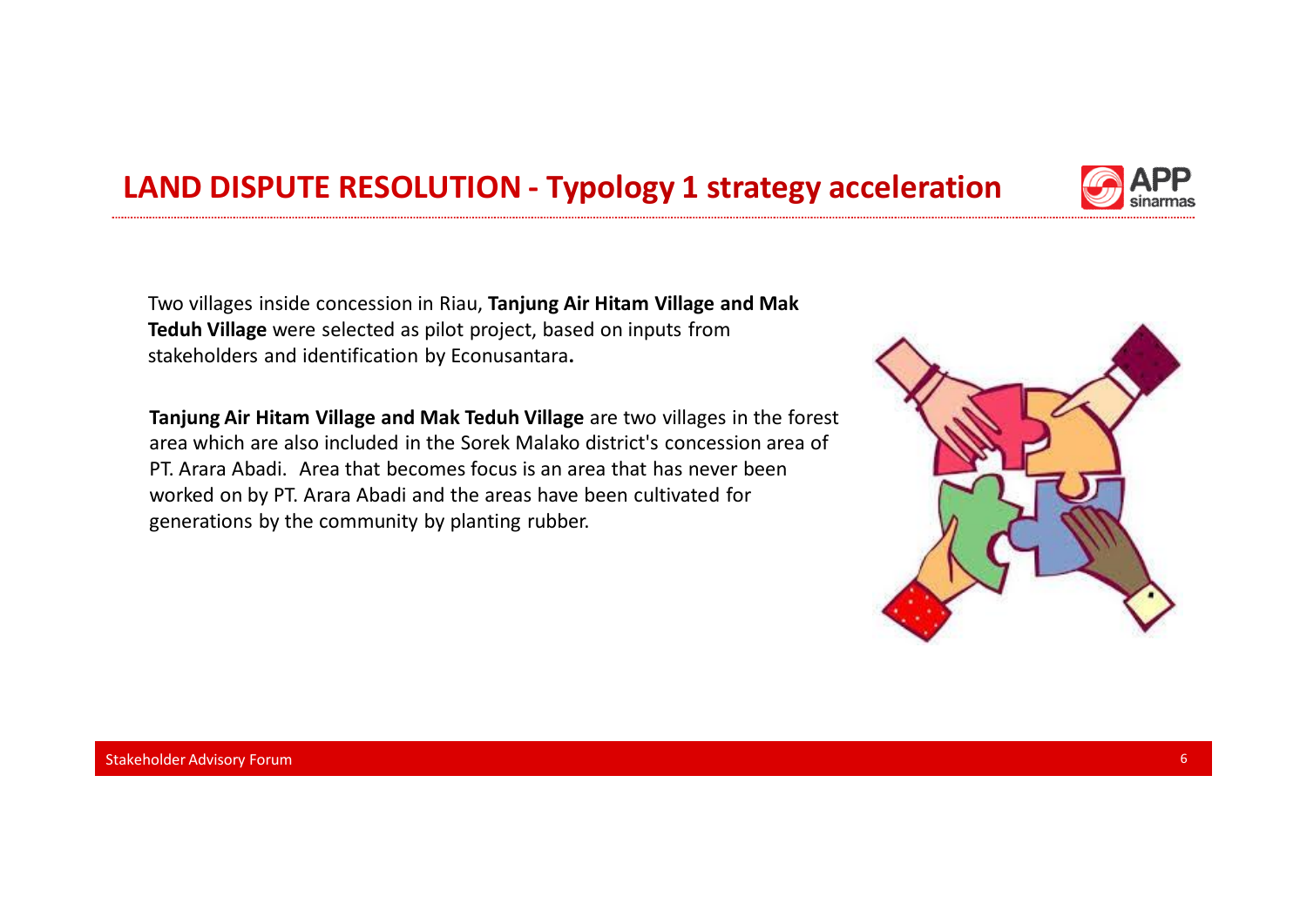#### **DISPUTE RESOLUTION TYPOLOGY 1 – Flow mechanism** sinarmas **PHASE ONE PHASE TWO PHASE THREE PHASE FOURNo issue**  Stakeholder mapping with in Discussion with community Implementation depth interview with company (boundaries and its through FGD and interview and community management agreed J. by both parties) Identified and mapping **PHASE ONE**: area used Completion of land dispute mapping, analysis and action plans Identification of village r. background history  $\overline{\phantom{a}}$ Data verification and ground check **PHASE TWO:**  Engagement, exploring options, Negotiation process, achievement of initial Data collection include history agreement Negotiation process for conflict resolution  $\mathbf{r}$ boundaries map **PHASE THREE:** Issue (boundaries and its MOU/agreement signed management) **Current progress of Tanjung Air Hitam Village and** Discussion for finding **Mak Teduh Village PHASE FOUR: PHASE FOUR: PHASE FOUR: PHASE FOUR: PHASE FOUR: PHASE FOUR: PHASE FOUR:** resolution options MOU implementation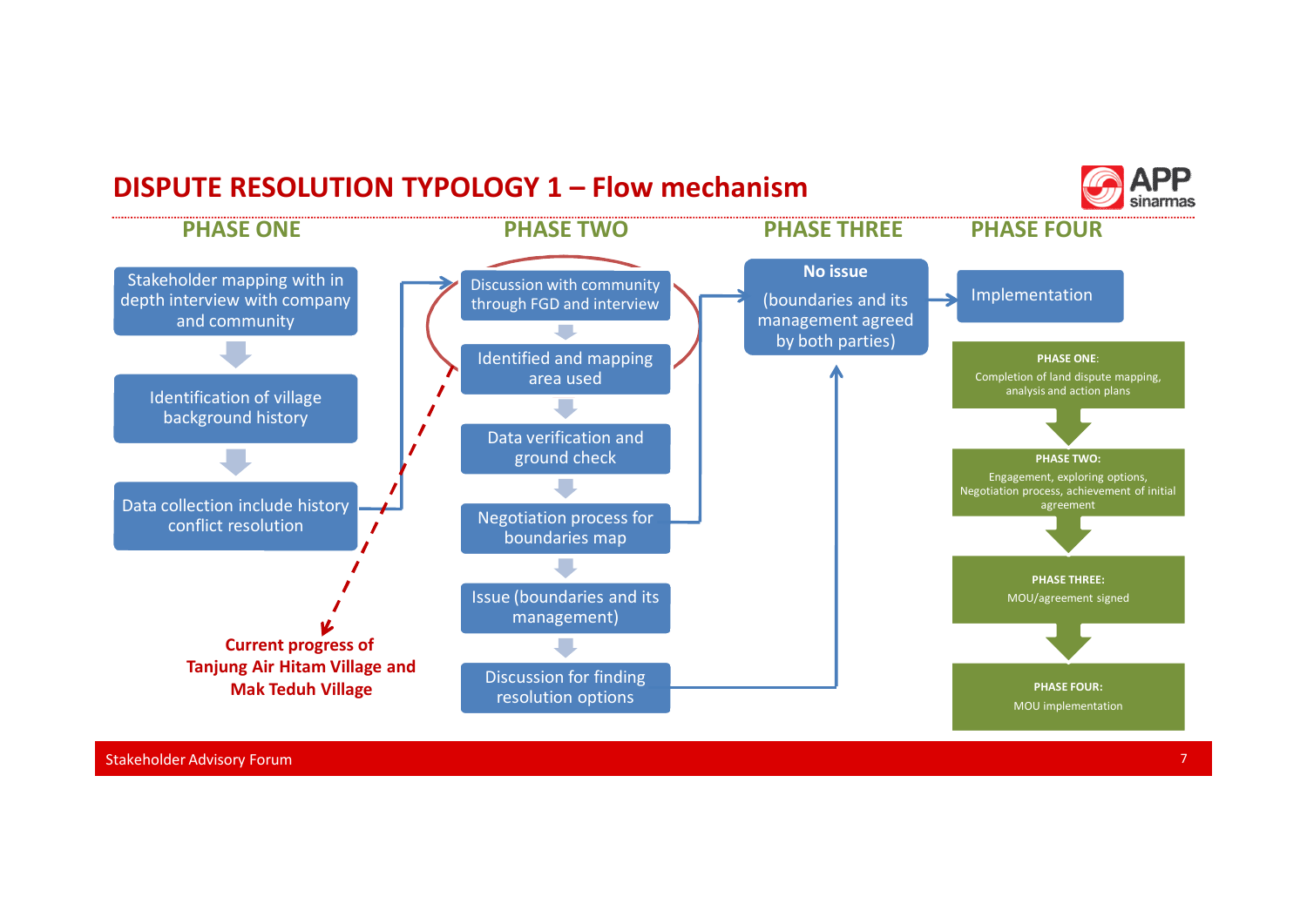## **LAND DISPUTE RESOLUTION**





- 1. Village's political situation delays the progress of the project.
- 2. Concern from the community that the boundary mapping will make the company or Government take their land.
- 3. Since there is no violence involving in this conflict, people think there is no problem and there's no urgency to solve the issue.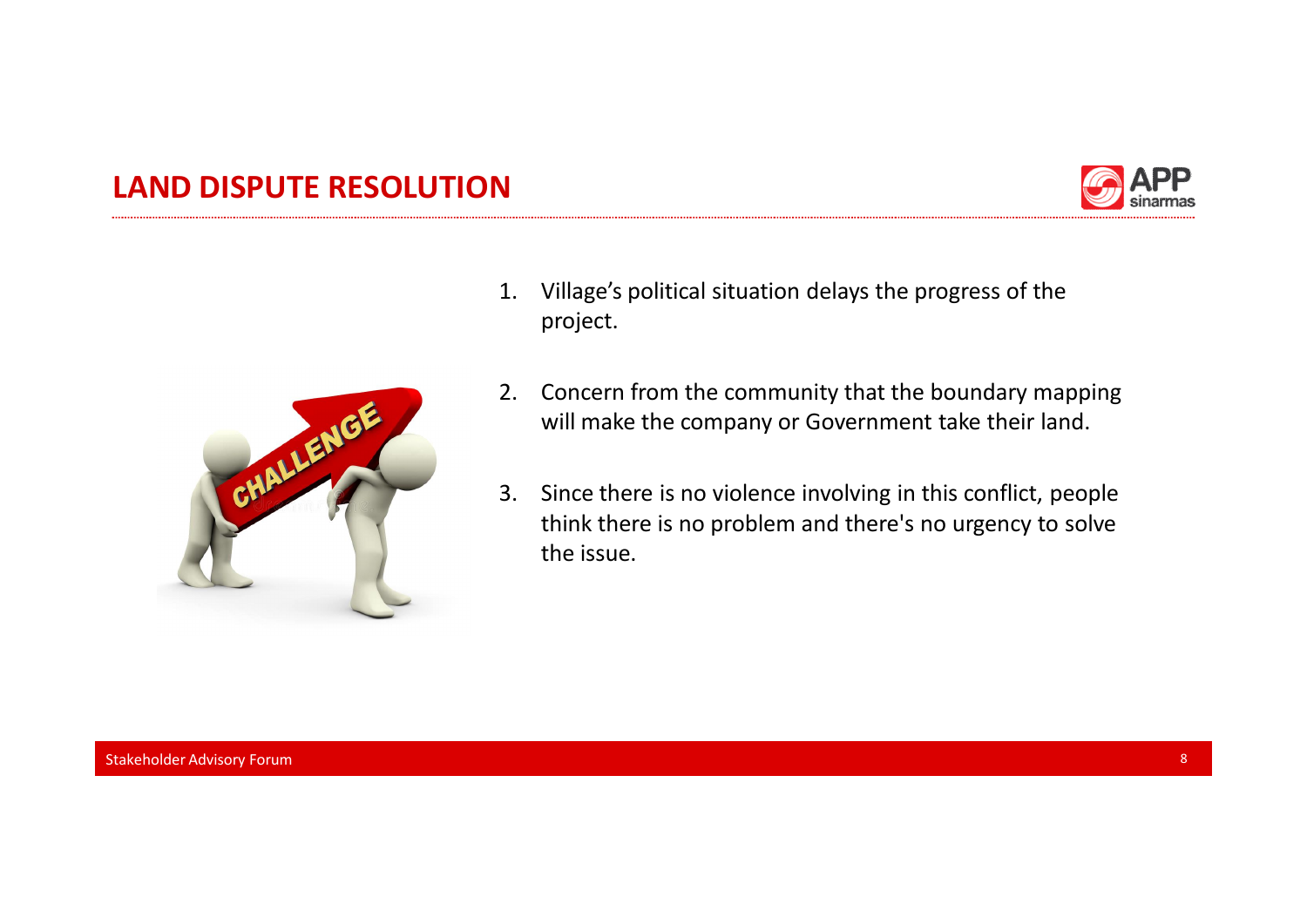



## Is the current flow mechanism of dispute resolution on typology 1 sufficient to effectively reach resolution? What kind of improvement, if any, needs to be made?